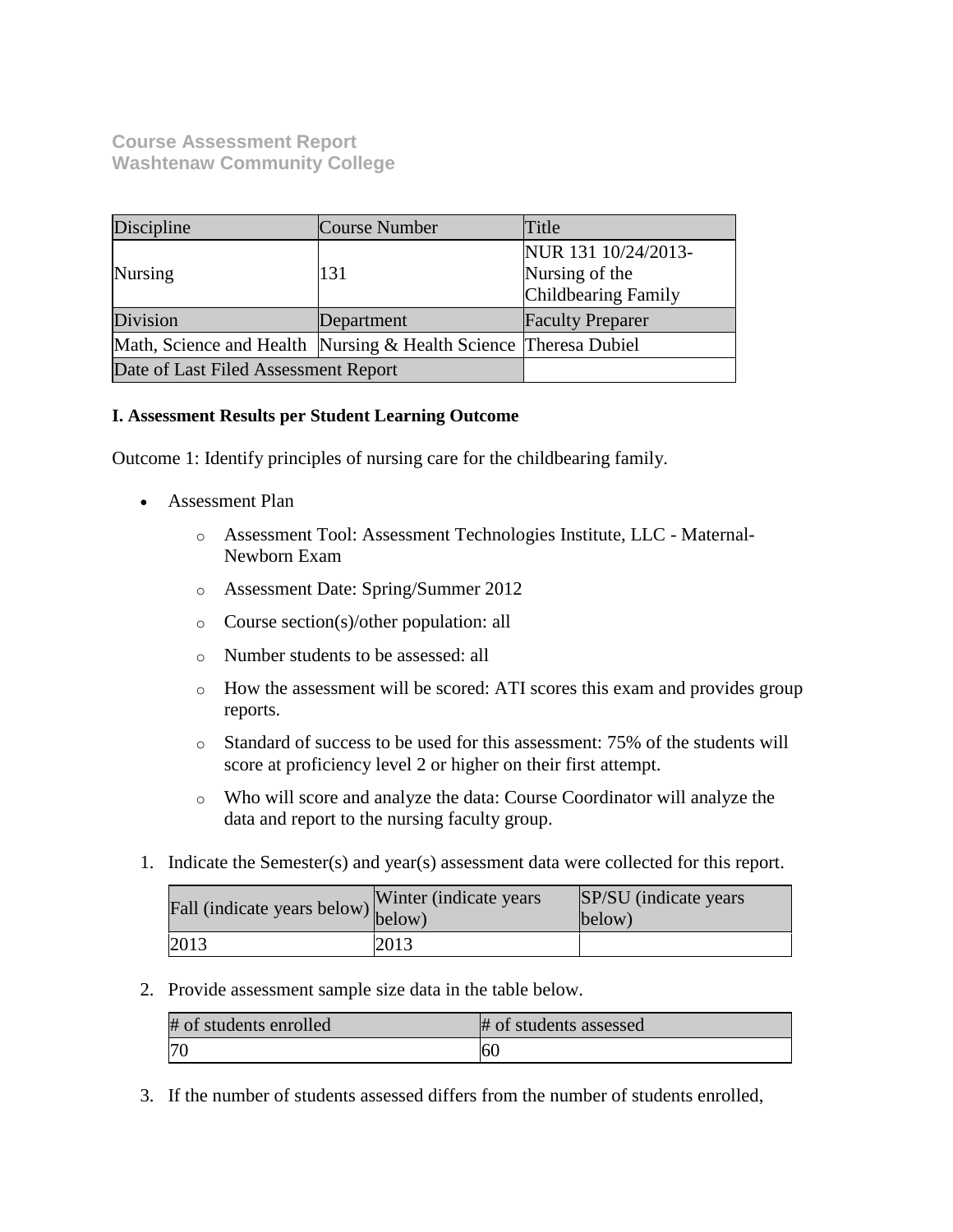please explain why all enrolled students were not assessed, e.g. absence, withdrawal, or did not complete activity.

Students are required to take the ATI assessment after they pass NUR 131. All eligible students were assessed.

4. Describe how students from all populations (day students on campus, DL, MM, evening, extension center sites, etc.) were included in the assessment based on your selection criteria.

NUR 131 is offered as a mixed mode course. All sections were included.

5. Describe the process used to assess this outcome. Include a brief description of this tool and how it was scored.

The ATI Maternal Newborn proctored tests include 60 online questions based on NCLEX-RN blueprint, which reports a proficiency level for each of the 8 NLN core competencies to the student and college. These core competencies are: Management of Care, Safety and Infection Control, Health Promotion and Maintenance, Psychosocial Integrity, Basic Care and comfort, Pharmacological and Parenteral Therapy, Reduction of Risk Potential and Physiological Adaptation.

These NLN core competencies do not correlate directly (one-to-one) with the student learning outcomes. We must infer that if student meets the proficiency level on all core competencies that they have met the student learning outcomes. This inference is supported by the exams given throughout the semester which do relate to the student learning outcomes.

Results of the individual core competencies are available and align with the overall test results.

6. Briefly describe assessment results based on data collected for this outcome and tool during the course assessment. Discuss the extent to which students achieved this learning outcome and indicate whether the standard of success was met for this outcome and tool.

Met Standard of Success: Yes

The WCC Nursing Program benchmark is 75% of students will score at Level 2 or Level 3 ATI Proficiency Level. All of the following semesters met this benchmark.

F13: 100%

W13: 87.5%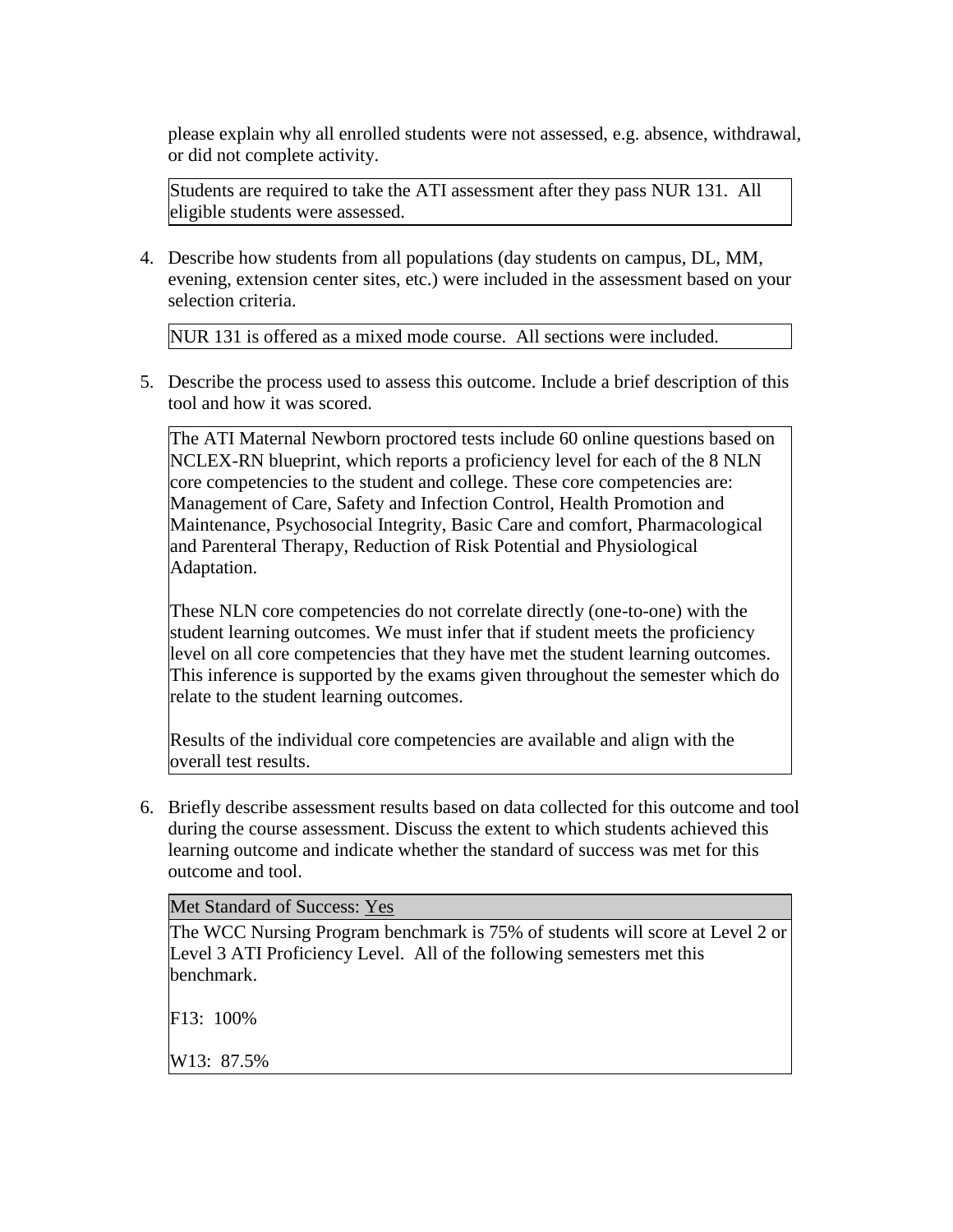7. Based on your interpretation of the assessment results, describe the areas of strength in student achievement of this learning outcome.

The ATI tests are effective tools which guide teaching, student learning and preparation for taking the NCLEX. It targets topics for review for the instructor as well as each student. The ATI products are updated with each NCLEX test, every three years.

The areas which the student did well include psychosocial integrity, basic care and comfort, reduction of potential risks, and safety.

8. Based on your analysis of student performance, discuss the areas in which student achievement of this learning outcome could be improved. If student met standard of success, you may wish to identify your plans for continuous improvement.

One area that needs improvement includes pharmacological and parenteral therapies as well as management of care. My course will now include a pharmacological therapy review. Management of care is typically not taught in an ADN program, rather a BSN program. The department needs to discuss how this can be included in our curriculum.

Outcome 2: Determine the care of individuals during the antepartum phase by applying the nursing process.

- Assessment Plan
	- o Assessment Tool: Assessment Technologies Institute, LLC Maternal-Newborn Exam
	- o Assessment Date: Spring/Summer 2012
	- o Course section(s)/other population: all
	- o Number students to be assessed: all
	- o How the assessment will be scored: ATI scores this exam and provides group reports.
	- o Standard of success to be used for this assessment: 75% of the students will score at proficiency level 2 or higher on their first attempt.
	- o Who will score and analyze the data: Course Coordinator will analyze the data and report to the nursing faculty group.
- 1. Indicate the Semester(s) and year(s) assessment data were collected for this report.

|                                                                        | Winter (indicate years) | SP/SU (indicate years) |
|------------------------------------------------------------------------|-------------------------|------------------------|
| Fall (indicate years below) $\begin{bmatrix}$ <sup>w muer</sup> below) |                         | below)                 |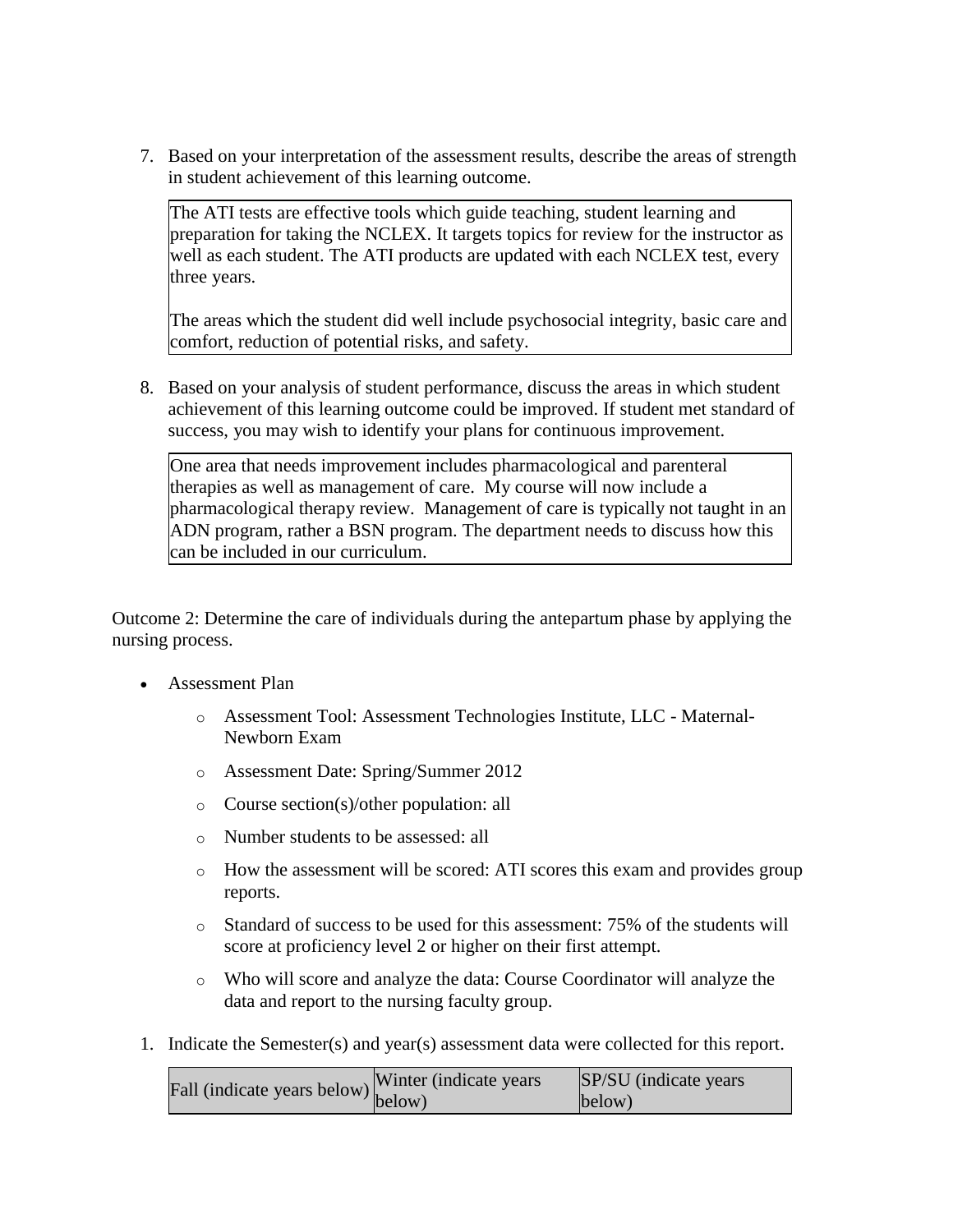| # of students enrolled | # of students assessed |
|------------------------|------------------------|
| 70                     | 60                     |

3. If the number of students assessed differs from the number of students enrolled, please explain why all enrolled students were not assessed, e.g. absence, withdrawal, or did not complete activity.

Students are required to take the ATI assessment after they pass NUR 131. All eligible students were assessed.

4. Describe how students from all populations (day students on campus, DL, MM, evening, extension center sites, etc.) were included in the assessment based on your selection criteria.

NUR 131 is offered as a mixed mode course. All sections were included.

5. Describe the process used to assess this outcome. Include a brief description of this tool and how it was scored.

The ATI Maternal Newborn proctored tests include 60 online questions based on NCLEX-RN blueprint, which reports a proficiency level for each of the 8 NLN core competencies to the student and college. These core competencies are: Management of Care, Safety and Infection Control, Health Promotion and Maintenance, Psychosocial Integrity, Basic Care and comfort, Pharmacological and Parenteral Therapy, Reduction of Risk Potential and Physiological Adaptation.

These NLN core competencies do not correlate directly (one-to-one) with the student learning outcomes. We must infer that if student meets the proficiency level on all core competencies that they have met the student learning outcomes. This inference is supported by the exams given throughout the semester which do relate to the student learning outcomes.

Results of the individual core competencies are available and align with the overall test results

6. Briefly describe assessment results based on data collected for this outcome and tool during the course assessment. Discuss the extent to which students achieved this learning outcome and indicate whether the standard of success was met for this outcome and tool.

Met Standard of Success: Yes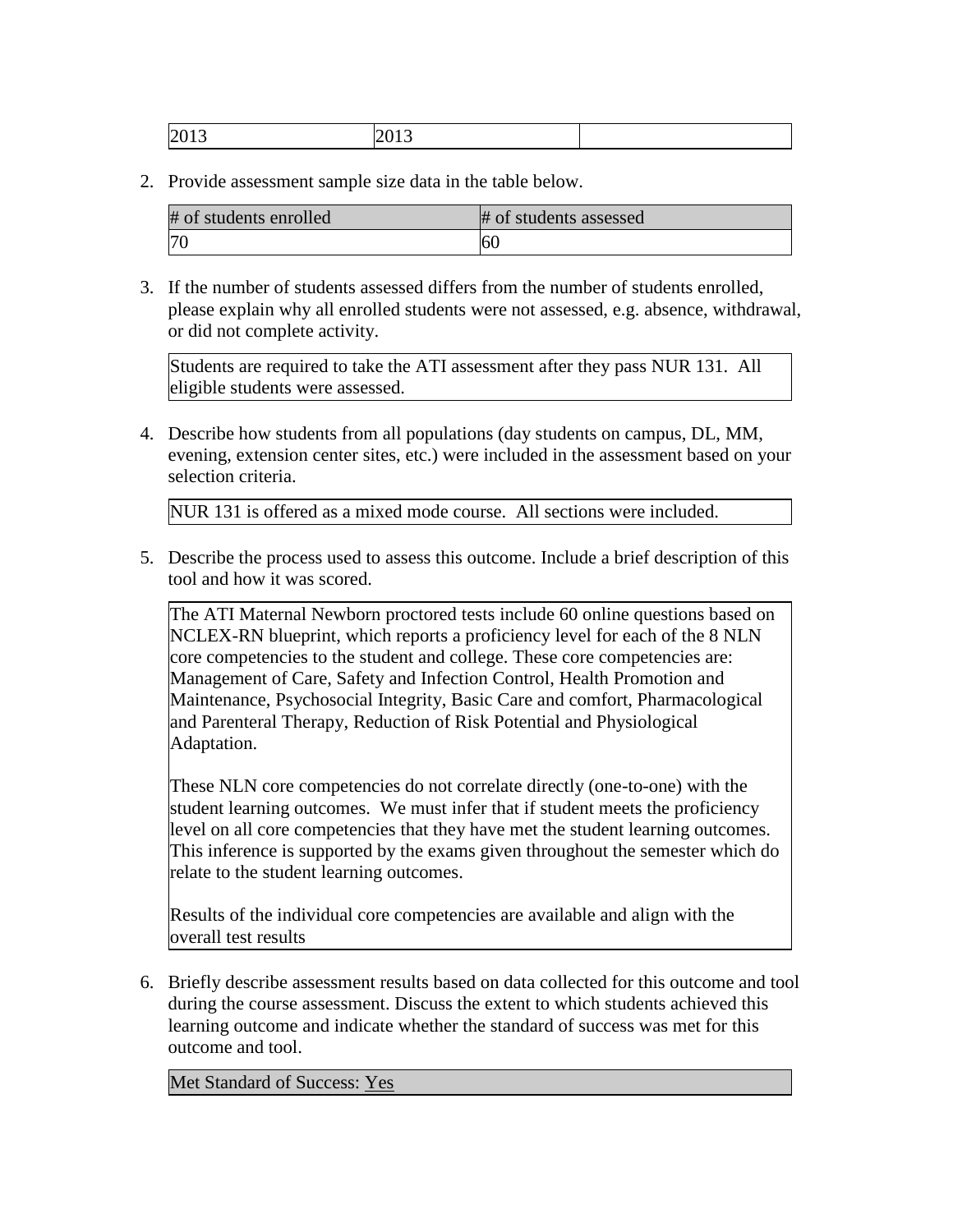The WCC Nursing Program benchmark is 75% of students will score at Level 2 or Level 3 ATI Proficiency Level. All of the following semesters met this benchmark.

F13: 100%

W13: 87.5%

7. Based on your interpretation of the assessment results, describe the areas of strength in student achievement of this learning outcome.

The ATI tests are effective tools which guide teaching, student learning and preparation for taking the NCLEX. It targets topics for review for the instructor as well as each student. The ATI products are updated with each NCLEX test, every three years.

The areas which the student did well include psychosocial integrity, basic care and comfort, reduction of potential risks, and safety.

8. Based on your analysis of student performance, discuss the areas in which student achievement of this learning outcome could be improved. If student met standard of success, you may wish to identify your plans for continuous improvement.

One area that needs improvement includes pharmacological and parenteral therapies as well as management of care. My course will now include a pharmacological therapy review. Management of care is typically not taught in an ADN program, rather a BSN program. The department needs to discuss how this can be included in our curriculum.

Outcome 3: Determine the care of individuals during the intrapartum phase by applying the nursing process.

- Assessment Plan
	- o Assessment Tool: Assessment Technologies Institute, LLC Maternal-Newborn Exam
	- o Assessment Date: Spring/Summer 2012
	- o Course section(s)/other population: all
	- o Number students to be assessed: all
	- o How the assessment will be scored: ATI scores this exam and provides group reports.
	- $\circ$  Standard of success to be used for this assessment: 75% of the students will score at proficiency level 2 or higher on their first attempt.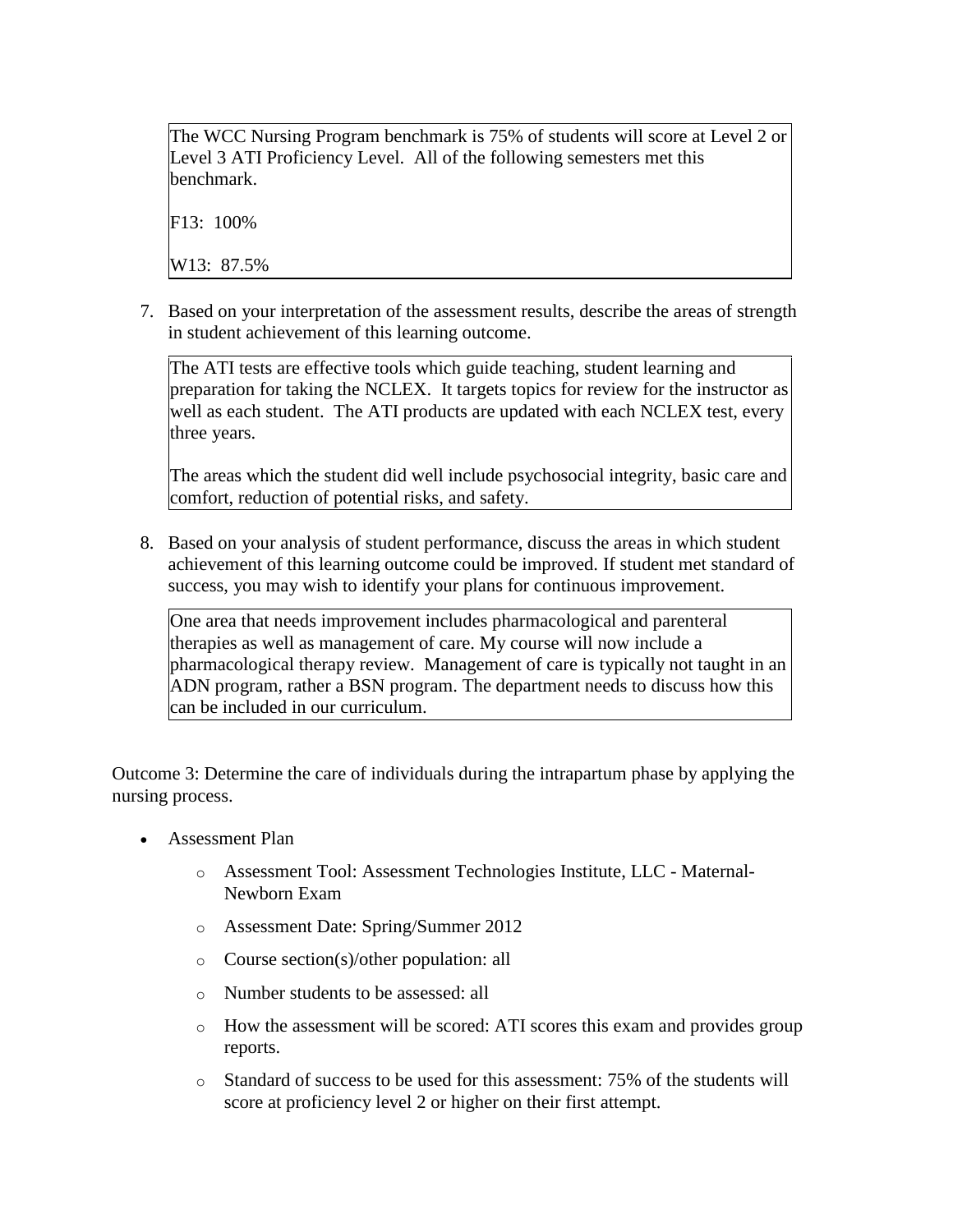- o Who will score and analyze the data: Course Coordinator will analyze the data and report to the nursing faculty group.
- 1. Indicate the Semester(s) and year(s) assessment data were collected for this report.

| Fall (indicate years below) below) | Winter (indicate years) | SP/SU (indicate years)<br>below) |
|------------------------------------|-------------------------|----------------------------------|
| 2013                               | 2013                    |                                  |

| # of students enrolled | # of students assessed |
|------------------------|------------------------|
|                        |                        |

3. If the number of students assessed differs from the number of students enrolled, please explain why all enrolled students were not assessed, e.g. absence, withdrawal, or did not complete activity.

Students are required to take the ATI assessment after they pass NUR 131. All eligible students were assessed.

4. Describe how students from all populations (day students on campus, DL, MM, evening, extension center sites, etc.) were included in the assessment based on your selection criteria.

NUR 131 is offered as a mixed mode course. All sections were included.

5. Describe the process used to assess this outcome. Include a brief description of this tool and how it was scored.

The ATI Maternal Newborn proctored tests include 60 online questions based on NCLEX-RN blueprint, which reports a proficiency level for each of the 8 NLN core competencies to the student and college. These core competencies are: Management of Care, Safety and Infection Control, Health Promotion and Maintenance, Psychosocial Integrity, Basic Care and comfort, Pharmacological and Parenteral Therapy, Reduction of Risk Potential and Physiological Adaptation.

These NLN core competencies do not correlate directly (one-to-one) with the student learning outcomes. We must infer that if student meets the proficiency level on all core competencies that they have met the student learning outcomes. This inference is supported by the exams given throughout the semester which do relate to the student learning outcomes.

Results of the individual core competencies are available and align with the overall test results.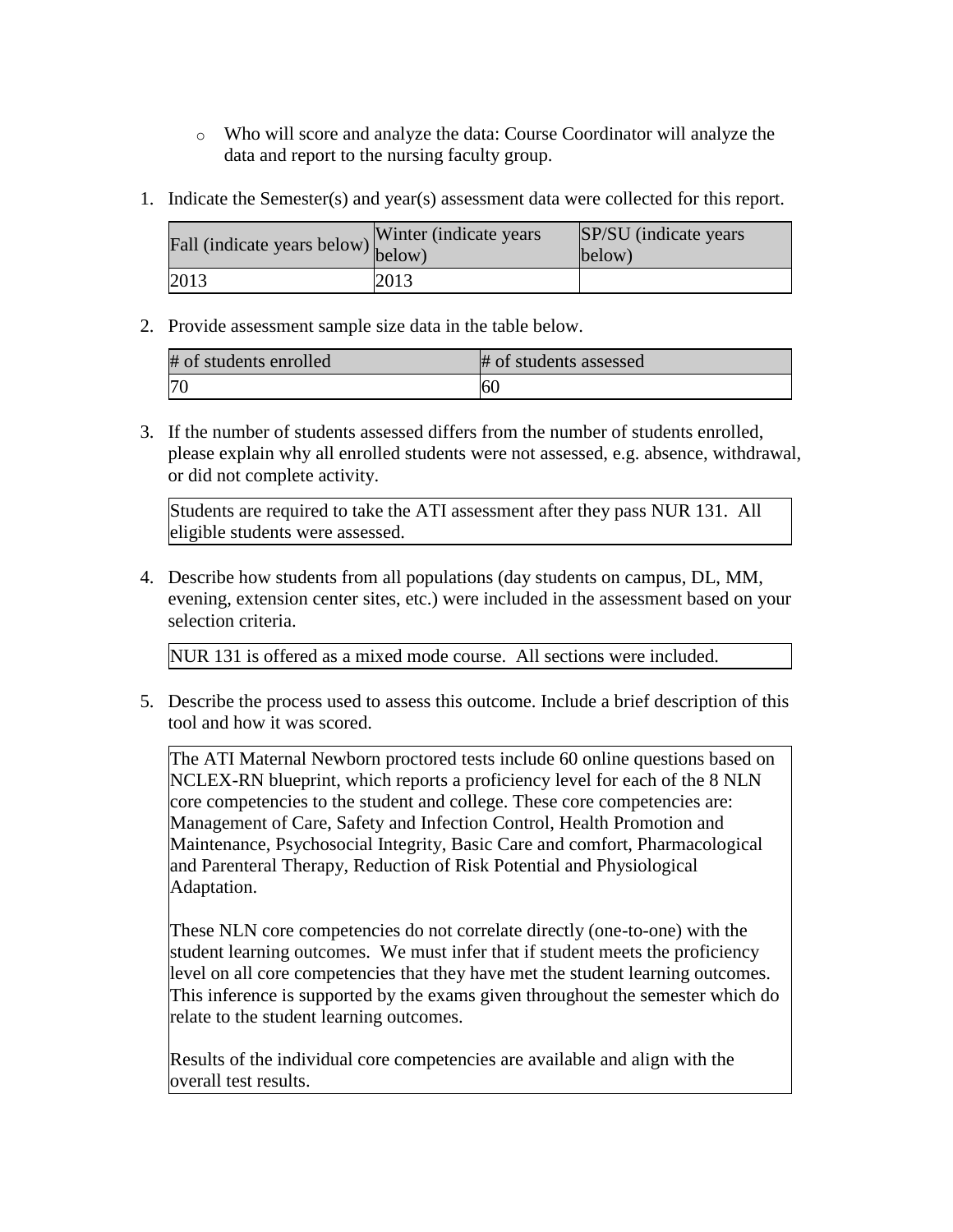6. Briefly describe assessment results based on data collected for this outcome and tool during the course assessment. Discuss the extent to which students achieved this learning outcome and indicate whether the standard of success was met for this outcome and tool.

|  |  |  |  | <b>Met Standard of Success: Yes</b> |  |
|--|--|--|--|-------------------------------------|--|
|--|--|--|--|-------------------------------------|--|

The WCC Nursing Program benchmark is 75% of students will score at Level 2 or Level 3 ATI Proficiency Level. All of the following semesters met this benchmark.

F13: 100%

W13: 87.5%

7. Based on your interpretation of the assessment results, describe the areas of strength in student achievement of this learning outcome.

The ATI tests are effective tools which guide teaching, student learning and preparation for taking the NCLEX. It targets topics for review for the instructor as well as each student. The ATI products are updated with each NCLEX test, every three years.

The areas which the student did well include psychosocial integrity, basic care and comfort, reduction of potential risks, and safety.

8. Based on your analysis of student performance, discuss the areas in which student achievement of this learning outcome could be improved. If student met standard of success, you may wish to identify your plans for continuous improvement.

One area that needs improvement includes pharmacological and parenteral therapies as well as management of care. My course will now include a pharmacological therapy review. Management of care is typically not taught in an ADN program, rather a BSN program. The department needs to discuss how this can be included in our curriculum.

Outcome 4: Determine the care of individuals during the postpartum phase by applying the nursing process.

- Assessment Plan
	- o Assessment Tool: Assessment Technologies Institute, LLC Maternal-Newborn Exam
	- o Assessment Date: Spring/Summer 2012
	- o Course section(s)/other population: all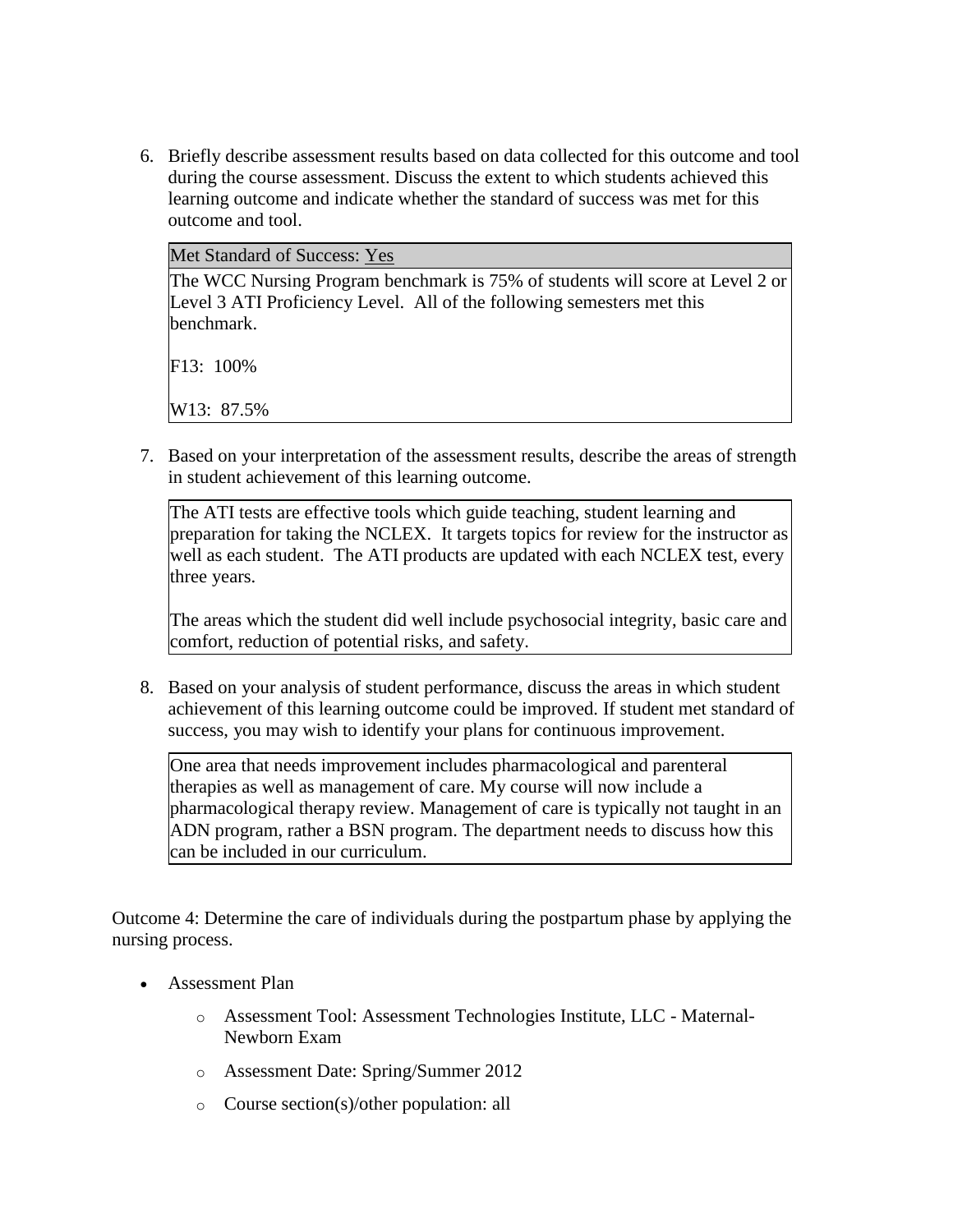- o Number students to be assessed: all
- o How the assessment will be scored: ATI scores this exam and provides group reports.
- o Standard of success to be used for this assessment: 75% of students will score at proficiency level 2 or higher on their first attempt.
- o Who will score and analyze the data: Course Coordinator will analyze the data and report to the nursing faculty group.
- 1. Indicate the Semester(s) and year(s) assessment data were collected for this report.

| Fall (indicate years below) below) | Winter (indicate years) | SP/SU (indicate years)<br>below) |
|------------------------------------|-------------------------|----------------------------------|
| 2013                               | 2013                    |                                  |

| # of students enrolled | # of students assessed |
|------------------------|------------------------|
| 70                     | 60                     |

3. If the number of students assessed differs from the number of students enrolled, please explain why all enrolled students were not assessed, e.g. absence, withdrawal, or did not complete activity.

Students are required to take the ATI assessment after they pass NUR 131. All eligible students were assessed.

4. Describe how students from all populations (day students on campus, DL, MM, evening, extension center sites, etc.) were included in the assessment based on your selection criteria.

NUR 131 is offered as a mixed mode course. All sections were included.

5. Describe the process used to assess this outcome. Include a brief description of this tool and how it was scored.

The ATI Maternal Newborn proctored tests include 60 online questions based on NCLEX-RN blueprint, which reports a proficiency level for each of the 8 NLN core competencies to the student and college. These core competencies are: Management of Care, Safety and Infection Control, Health Promotion and Maintenance, Psychosocial Integrity, Basic Care and comfort, Pharmacological and Parenteral Therapy, Reduction of Risk Potential and Physiological Adaptation.

These NLN core competencies do not correlate directly (one-to-one) with the student learning outcomes. We must infer that if student meets the proficiency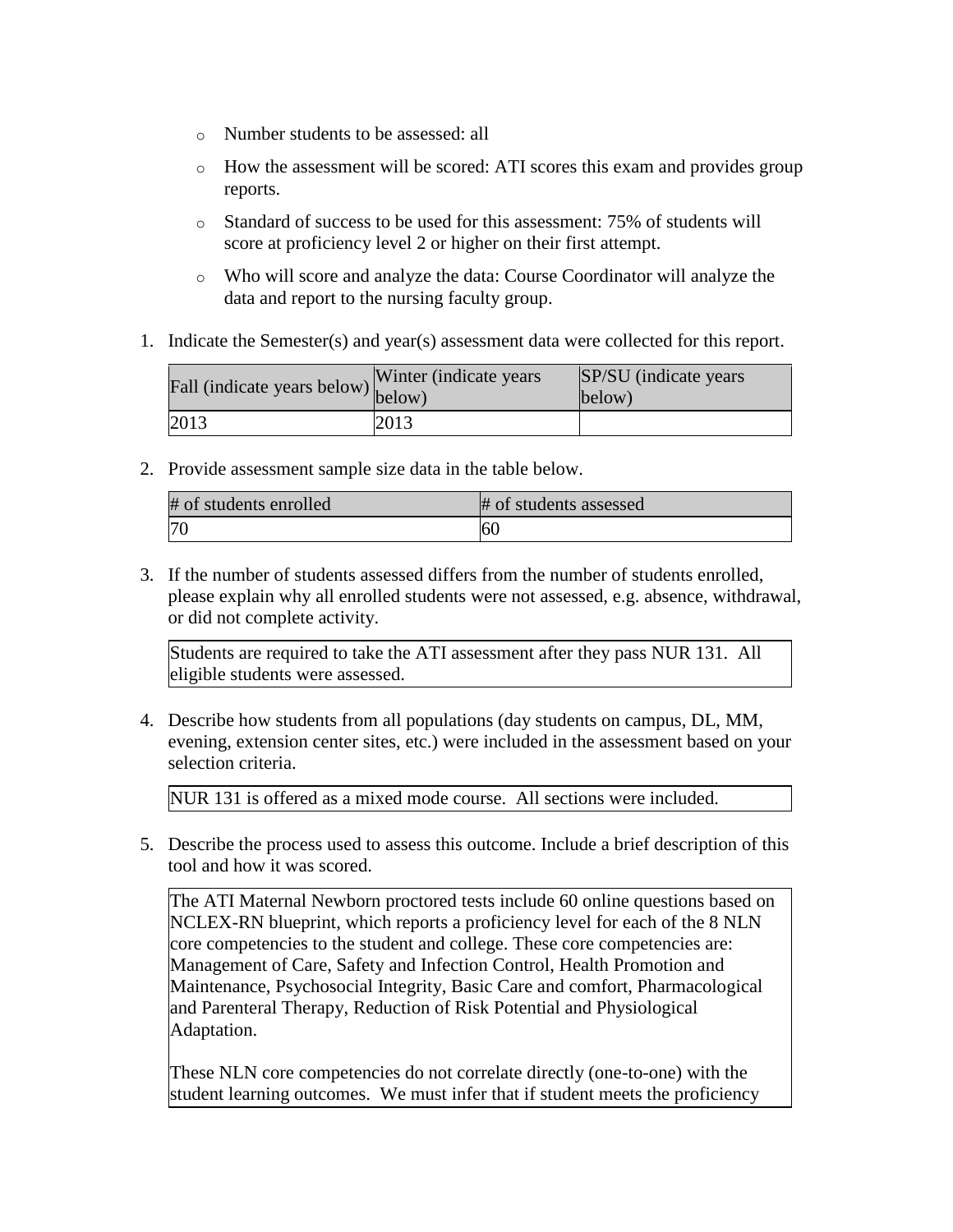level on all core competencies that they have met the student learning outcomes. This inference is supported by the exams given throughout the semester which do relate to the student learning outcomes.

Results of the individual core competencies are available and align with the overall test results.

6. Briefly describe assessment results based on data collected for this outcome and tool during the course assessment. Discuss the extent to which students achieved this learning outcome and indicate whether the standard of success was met for this outcome and tool.

Met Standard of Success: Yes

The WCC Nursing Program benchmark is 75% of students will score at Level 2 or Level 3 ATI Proficiency Level. All of the following semesters met this benchmark.

F13: 100%

W13: 87.5%

7. Based on your interpretation of the assessment results, describe the areas of strength in student achievement of this learning outcome.

The ATI tests are effective tools which guide teaching, student learning and preparation for taking the NCLEX. It targets topics for review for the instructor as well as each student. The ATI products are updated with each NCLEX test, every three years.

The areas which the student did well include psychosocial integrity, basic care and comfort, reduction of potential risks, and safety.

8. Based on your analysis of student performance, discuss the areas in which student achievement of this learning outcome could be improved. If student met standard of success, you may wish to identify your plans for continuous improvement.

One area that needs improvement includes pharmacological and parenteral therapies as well as management of care. My course will now include a pharmacological therapy review. Management of care is typically not taught in an ADN program, rather a BSN program. The department needs to discuss how this can be included in our curriculum.

Outcome 5: Determine the care of newborns by applying the nursing process.

Assessment Plan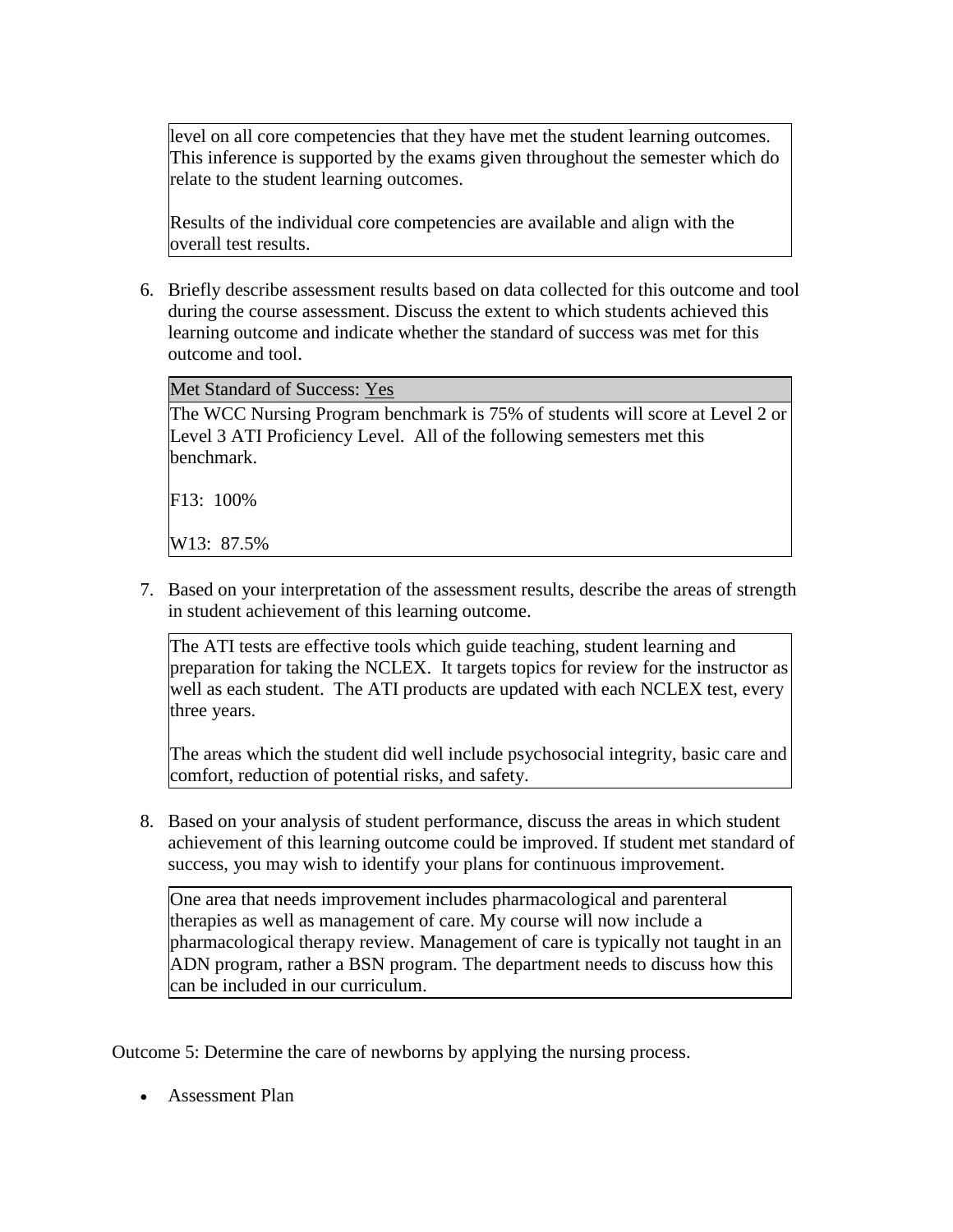- o Assessment Tool: Assessment Technologies Institute, LLC Maternal-Newborn Exam
- o Assessment Date: Spring/Summer 2012
- o Course section(s)/other population: all
- o Number students to be assessed: all
- $\circ$  How the assessment will be scored: ATI scores this exam and provides group reports.
- o Standard of success to be used for this assessment: 75% of students will score at proficiency level 2 or higher on their first attempt.
- o Who will score and analyze the data: Course Coordinator will analyze the data and report to the nursing faculty group.
- 1. Indicate the Semester(s) and year(s) assessment data were collected for this report.

| Fall (indicate years below) below) | Winter (indicate years) | SP/SU (indicate years)<br>below) |
|------------------------------------|-------------------------|----------------------------------|
| 2013                               | 2013                    |                                  |

| # of students enrolled | # of students assessed |
|------------------------|------------------------|
| 70                     | 60                     |

3. If the number of students assessed differs from the number of students enrolled, please explain why all enrolled students were not assessed, e.g. absence, withdrawal, or did not complete activity.

Students are required to take the ATI assessment after they pass NUR 131. All eligible students were assessed.

4. Describe how students from all populations (day students on campus, DL, MM, evening, extension center sites, etc.) were included in the assessment based on your selection criteria.

NUR 131 is offered as a mixed mode course. All sections were included.

5. Describe the process used to assess this outcome. Include a brief description of this tool and how it was scored.

The ATI Maternal Newborn proctored tests include 60 online questions based on NCLEX-RN blueprint, which reports a proficiency level for each of the 8 NLN core competencies to the student and college. These core competencies are: Management of Care, Safety and Infection Control, Health Promotion and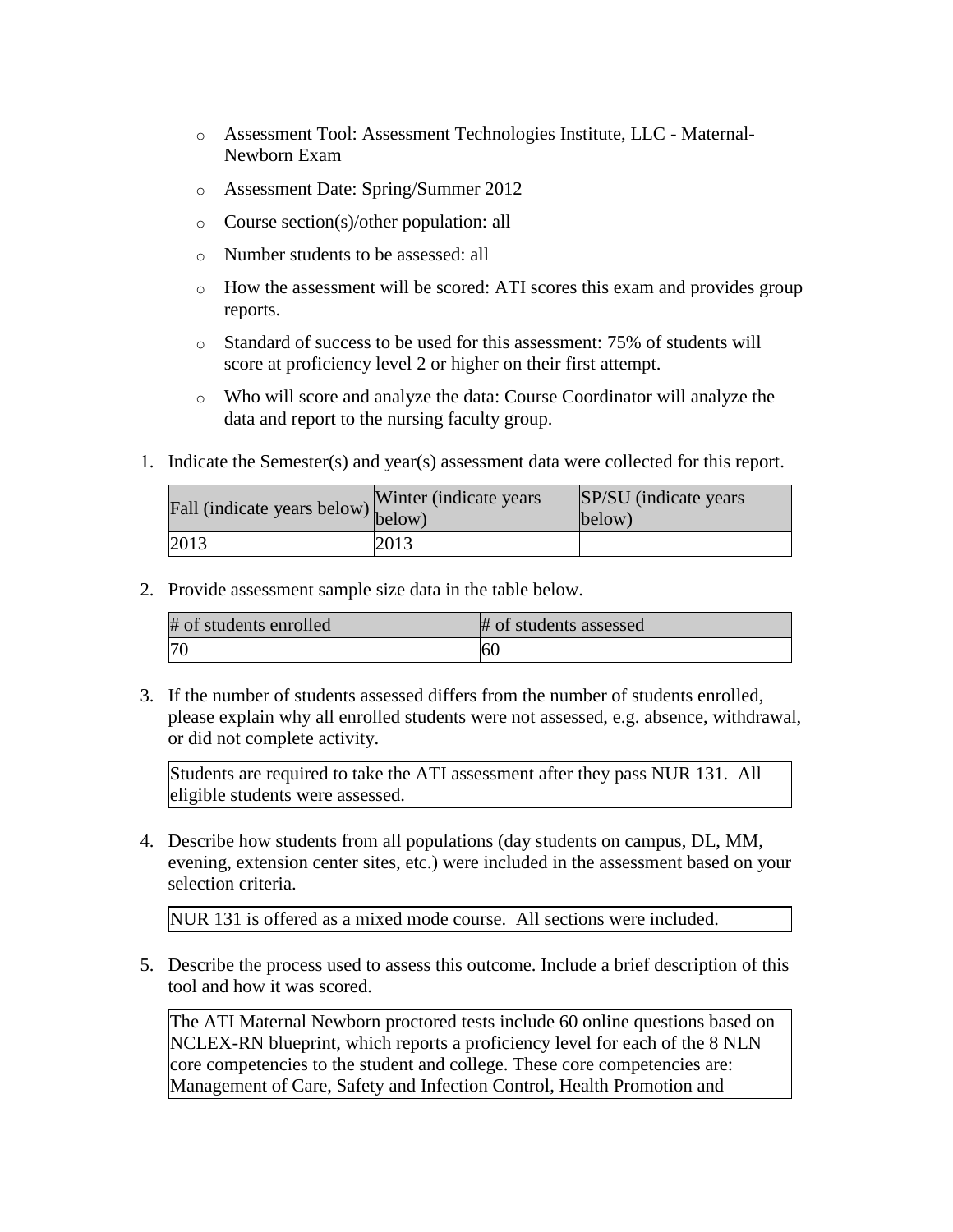Maintenance, Psychosocial Integrity, Basic Care and comfort, Pharmacological and Parenteral Therapy, Reduction of Risk Potential and Physiological Adaptation.

These NLN core competencies do not correlate directly (one-to-one) with the student learning outcomes. We must infer that if student meets the proficiency level on all core competencies that they have met the student learning outcomes. This inference is supported by the exams given throughout the semester which do relate to the student learning outcomes.

Results of the individual core competencies are available and align with the overall test results.

6. Briefly describe assessment results based on data collected for this outcome and tool during the course assessment. Discuss the extent to which students achieved this learning outcome and indicate whether the standard of success was met for this outcome and tool.

| Met Standard of Success: Yes                                                                                                                                          |
|-----------------------------------------------------------------------------------------------------------------------------------------------------------------------|
| The WCC Nursing Program benchmark is 75% of students will score at Level 2 or<br>Level 3 ATI Proficiency Level. All of the following semesters met this<br>benchmark. |
| $F13: 100\%$                                                                                                                                                          |
| W13: 87.5%                                                                                                                                                            |

7. Based on your interpretation of the assessment results, describe the areas of strength in student achievement of this learning outcome.

The ATI tests are effective tools which guide teaching, student learning and preparation for taking the NCLEX. It targets topics for review for the instructor as well as each student. The ATI products are updated with each NCLEX test, every three years.

The areas which the student did well include psychosocial integrity, basic care and comfort, reduction of potential risks, and safety.

8. Based on your analysis of student performance, discuss the areas in which student achievement of this learning outcome could be improved. If student met standard of success, you may wish to identify your plans for continuous improvement.

One area that needs improvement includes pharmacological and parenteral therapies as well as management of care. My course will now include a pharmacological therapy review. Management of care is typically not taught in an ADN program, rather a BSN program. The department needs to discuss how this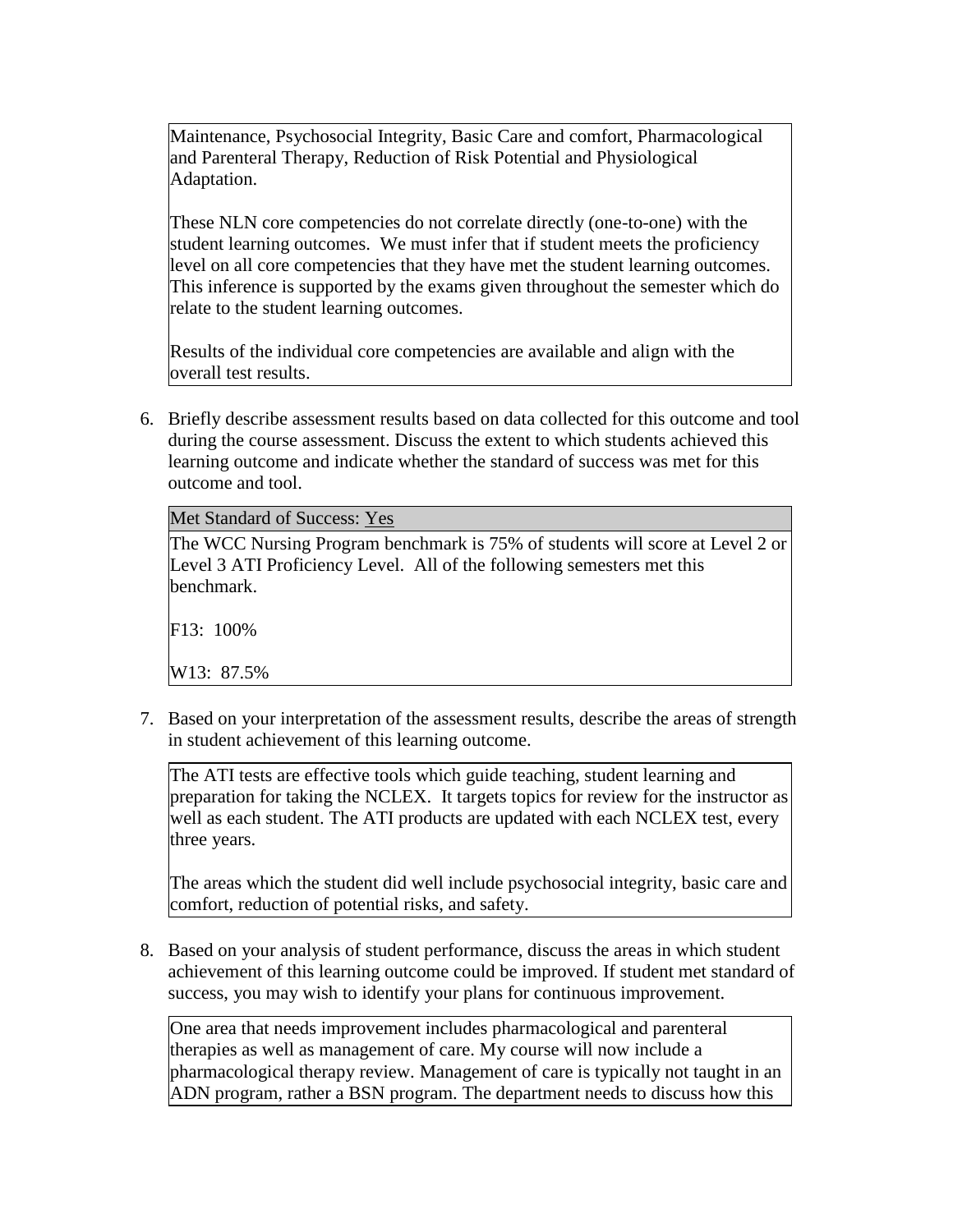## can be included in our curriculum.

Outcome 6: Identify perioperative care relating to the childbearing family by applying the nursing process.

- Assessment Plan
	- o Assessment Tool: Assessment Technologies Institute, LLC Maternal-Newborn Exam
	- o Assessment Date: Spring/Summer 2012
	- o Course section(s)/other population: all
	- o Number students to be assessed: all
	- $\circ$  How the assessment will be scored: ATI scores this exam and provides group reports.
	- o Standard of success to be used for this assessment: 75% of students will score at proficiency level 2 or higher on their first attempt.
	- o Who will score and analyze the data: Course Coordinator will analyze the data and report to the nursing faculty group.
- 1. Indicate the Semester(s) and year(s) assessment data were collected for this report.

| Fall (indicate years below) below) | Winter (indicate years) | SP/SU (indicate years)<br>below) |
|------------------------------------|-------------------------|----------------------------------|
| 2013                               | 2013                    |                                  |

2. Provide assessment sample size data in the table below.

| # of students enrolled | # of students assessed |
|------------------------|------------------------|
|                        | 60                     |

3. If the number of students assessed differs from the number of students enrolled, please explain why all enrolled students were not assessed, e.g. absence, withdrawal, or did not complete activity.

Students are required to take the ATI assessment after they pass NUR 131. All eligible students were assessed.

4. Describe how students from all populations (day students on campus, DL, MM, evening, extension center sites, etc.) were included in the assessment based on your selection criteria.

NUR 131 is offered as a mixed mode course. All sections were included.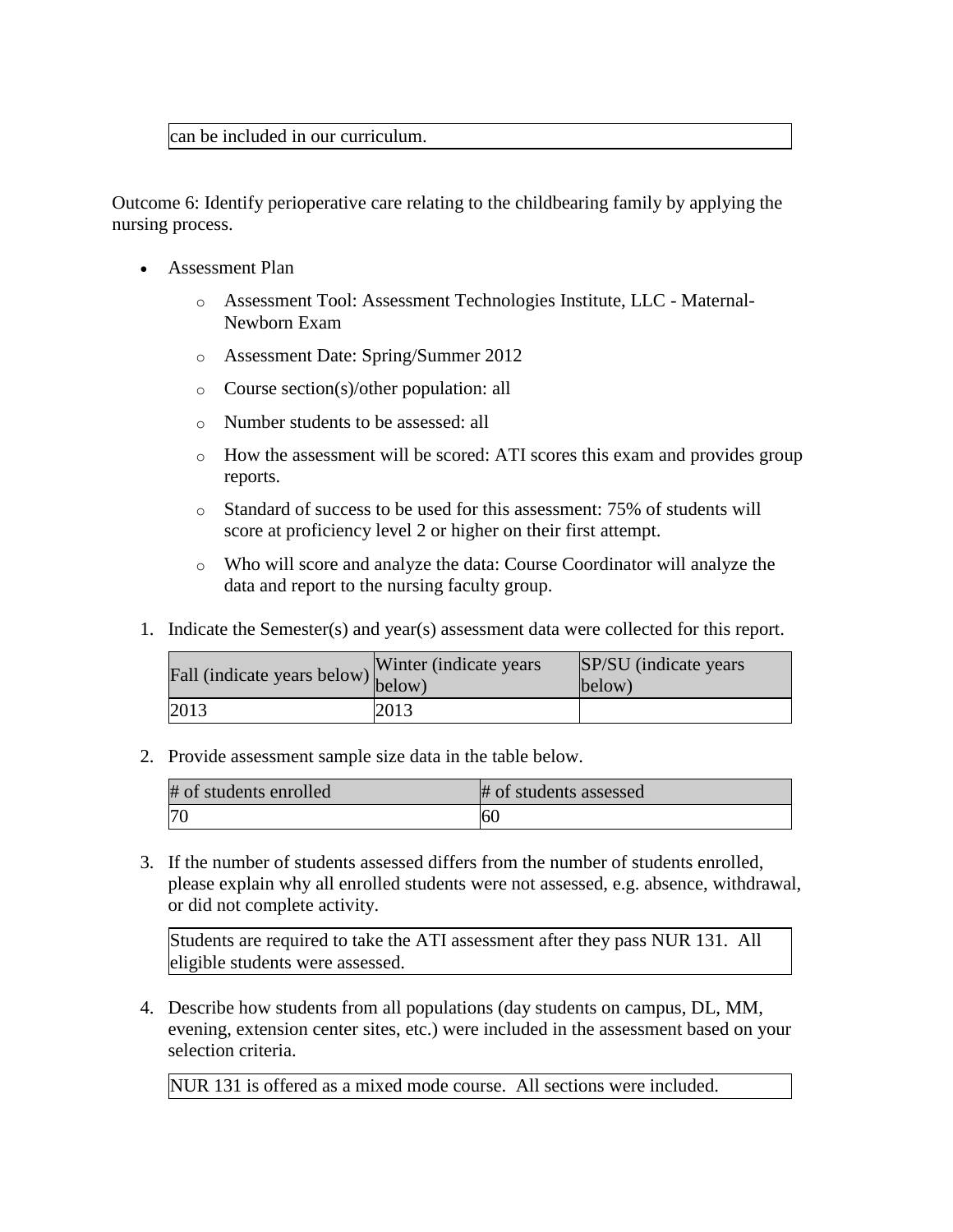5. Describe the process used to assess this outcome. Include a brief description of this tool and how it was scored.

The ATI Maternal Newborn proctored tests include 60 online questions based on NCLEX-RN blueprint, which reports a proficiency level for each of the 8 NLN core competencies to the student and college. These core competencies are: Management of Care, Safety and Infection Control, Health Promotion and Maintenance, Psychosocial Integrity, Basic Care and comfort, Pharmacological and Parenteral Therapy, Reduction of Risk Potential and Physiological Adaptation.

These NLN core competencies do not correlate directly (one-to-one) with the student learning outcomes. We must infer that if student meets the proficiency level on all core competencies that they have met the student learning outcomes. This inference is supported by the exams given throughout the semester which do relate to the student learning outcomes.

Results of the individual core competencies are available and align with the overall test results.

6. Briefly describe assessment results based on data collected for this outcome and tool during the course assessment. Discuss the extent to which students achieved this learning outcome and indicate whether the standard of success was met for this outcome and tool.

Met Standard of Success: Yes

The WCC Nursing Program benchmark is 75% of students will score at Level 2 or Level 3 ATI Proficiency Level. All of the following semesters met this benchmark.

F13: 100%

W13: 87.5%

7. Based on your interpretation of the assessment results, describe the areas of strength in student achievement of this learning outcome.

The ATI tests are effective tools which guide teaching, student learning and preparation for taking the NCLEX. It targets topics for review for the instructor as well as each student. The ATI products are updated with each NCLEX test, every three years.

The areas which the student did well include psychosocial integrity, basic care and comfort, reduction of potential risks, and safety.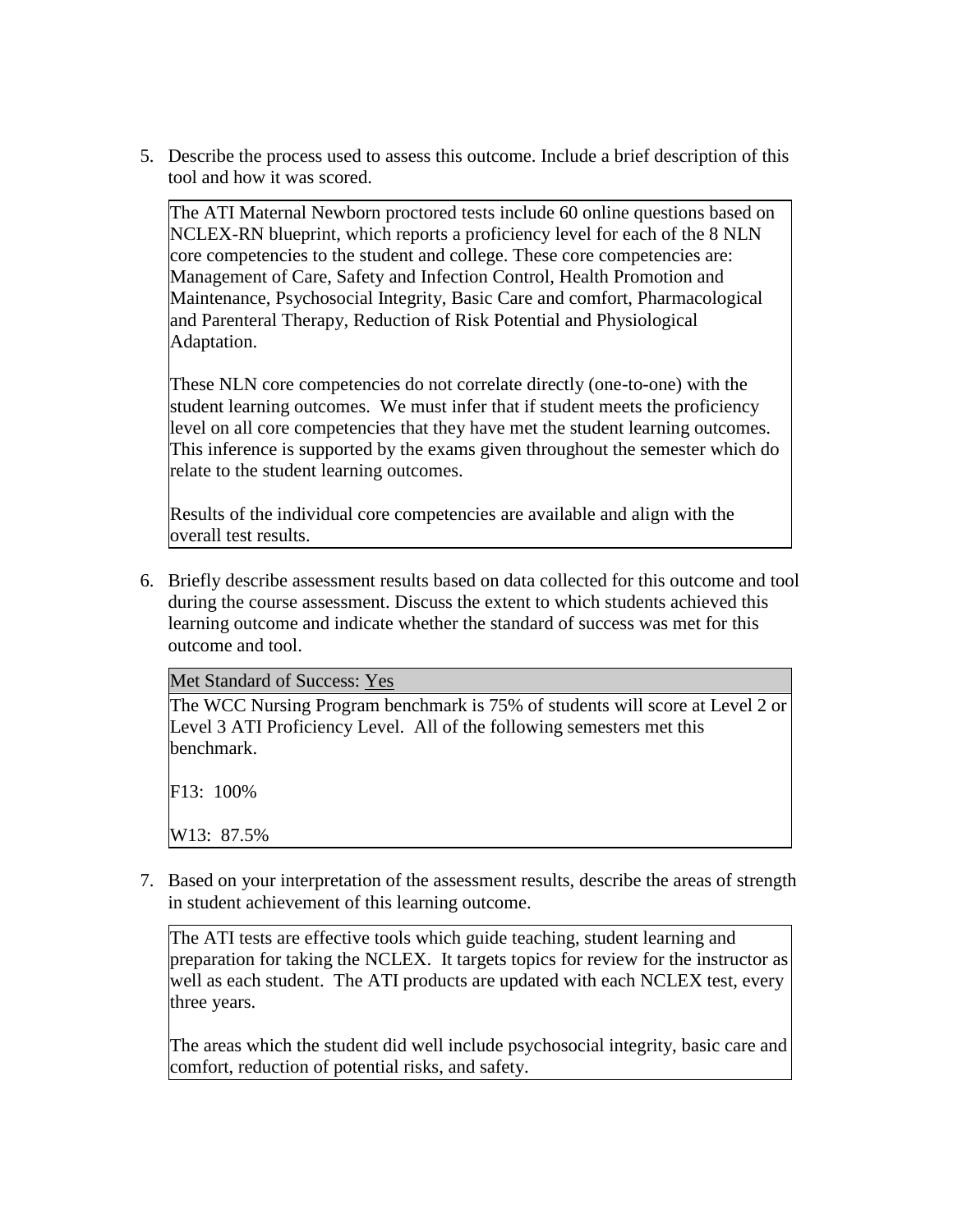8. Based on your analysis of student performance, discuss the areas in which student achievement of this learning outcome could be improved. If student met standard of success, you may wish to identify your plans for continuous improvement.

One area that needs improvement includes pharmacological and parenteral therapies as well as management of care. My course will now include a pharmacological therapy review. Management of care is typically not taught in an ADN program, rather a BSN program. The department needs to discuss how this can be included in our curriculum.

## **II. Course Summary and Action Plans Based on Assessment Results**

1. Describe your overall impression of how this course is meeting the needs of students. Did the assessment process bring to light anything about student achievement of learning outcomes that surprised you?

I am encouraged by these results and feel confident that the NUR 131 course prepares nursing students for the NCLEX-RN. Results of the assessment revealed that the majority of students who pass NUR 131, passed the ATI with a successful proficiency level. We can assume that these students will be able to correctly answer maternal newborn questions on the NCLEX-RN.

2. Describe when and how this information, including the action plan, was or will be shared with Departmental Faculty.

This assessment and recommendations will be shared at the nursing faculty meeting.

3.

Intended Change(s)

| <b>Intended Change</b>       | Description of the<br>change                                                                                       | Rationale                                                                                 | Implementation<br>Date |
|------------------------------|--------------------------------------------------------------------------------------------------------------------|-------------------------------------------------------------------------------------------|------------------------|
| <b>Assessment Tool</b>       | The 2013 book will<br>be required and the<br>2013 ATI test will<br>be implemented<br>starting in January,<br>2014. | An updated ATI has<br>been developed to<br>reflect the 2013<br>NCLEX-RN.                  | 2014                   |
| <b>Course</b><br>Assignments | A close review of<br>the topics and<br>scores will be<br>completed. An<br>assignment related                       | The 2013 NCLEX-<br>RN blueprint and<br>updated ATI<br>material is now be<br>available for | 2014                   |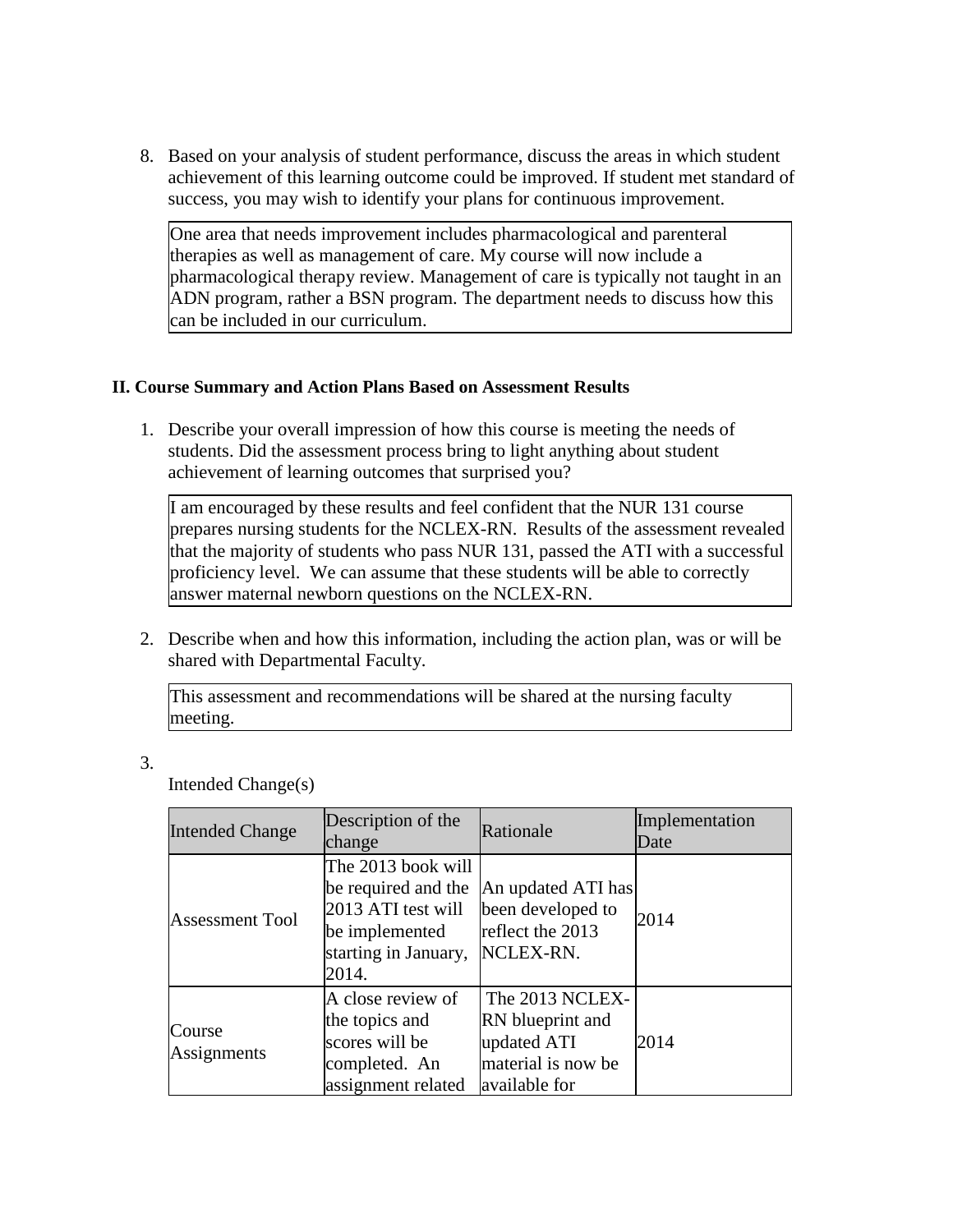|                                     | to management of students. The course |  |
|-------------------------------------|---------------------------------------|--|
| care and                            | will now                              |  |
| pharmacology will incorporate these |                                       |  |
| be developed.                       | current topics.                       |  |

 $\overline{\phantom{0}}$ 

4. Is there anything that you would like to mention that was not already captured?

# **III. Attached Files**

 $\blacksquare$ 

# [FA13 ATI data](documents/NUR%20131%20F13%20Maternal%20Newborn%20ATI.pdf) [WI13 ATI data](documents/NUR%20131%20W13%20Maternal%20Newborn%20ATI.pdf)

| <b>Faculty/Preparer:</b>                                           | Theresa Dubiel Date: $12/20/2013$    |  |
|--------------------------------------------------------------------|--------------------------------------|--|
| <b>Department Chair:</b>                                           | Dr. Vickie Salter Date: $12/20/2013$ |  |
| <b>Dean:</b>                                                       | Martha Showalter Date: 01/08/2014    |  |
| <b>Assessment Committee Chair: Michelle Garey Date: 02/17/2014</b> |                                      |  |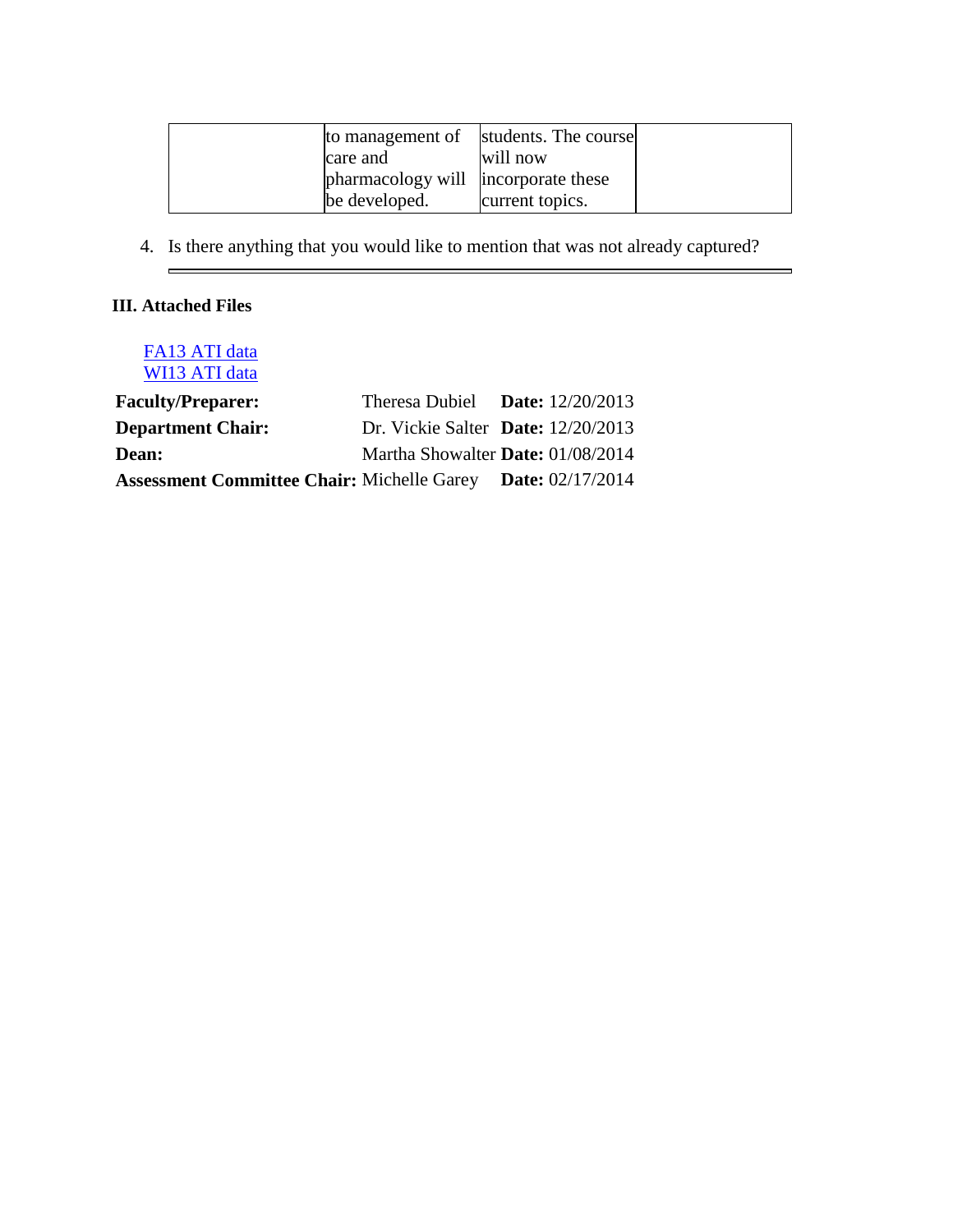### **WASHTENAW COMMUNITY COLLEGE**

### **COURSE ASSESSMENT REPORT**

## **I. Background Information**

1. Course assessed:

Course Discipline Code and Number: NUR 131 Course Title: Nursing of the Childbearing Family Division/Department Codes: HAT/HISD

- 2. Semester assessment was conducted (check one):
	- $\boxtimes$  Fall 2009  $\Box$  Winter 20
	- $\Box$  Spring/Summer 20
- 3. Assessment tool(s) used: check all that apply.
	- $\Box$  Portfolio
	- $\boxtimes$  Standardized test ATI Maternal Newborn Nursing Test
		- Other external certification/licensure exam (specify):
	- Survey
	- $\blacksquare$  Prompt
	- Departmental exam
	- $\Box$  Capstone experience (specify):
	- $\Box$  Other (specify):
- 4. Have these tools been used before?

 $\Box$  Yes

## $\boxtimes$  No The ATI tests were implemented in F2006

If yes, have the tools been altered since its last administration? If so, briefly describe changes made.

5. Indicate the number of students assessed/total number of students enrolled in the course. This number represents approximately 98% of the students who were enrolled in the course. In order to take the ATI, they needed to pass the course.

| F2006: | 41 students |
|--------|-------------|
| W2007: | 39 students |
| F2007: | 37 students |
| W2008: | 56 students |
| F2008: | 44 students |
| W2009: | 40 students |
| F2009: | 43 students |

6. Describe how students were selected for the assessment.

The nursing department determined that only students who passed NUR 131 are eligible to take the ATI. All eligible students were assessed. This represents approximately 98% of the students enrolled in the class.

#### **II. Results**

1. Briefly describe the changes that were implemented in the course as a result of the previous assessment.

#### No previous assessment has been conducted since the MSF was revised in 2007.

2. List each outcome that was assessed for this report exactly as it is stated on the course master syllabus.

### **Course Outcomes:**

- 1) Identify principles of nursing care for the childbearing family by applying knowledge of previous nursing courses.
- 2) Determine the care of members of the childbearing family, by applying the nursing process.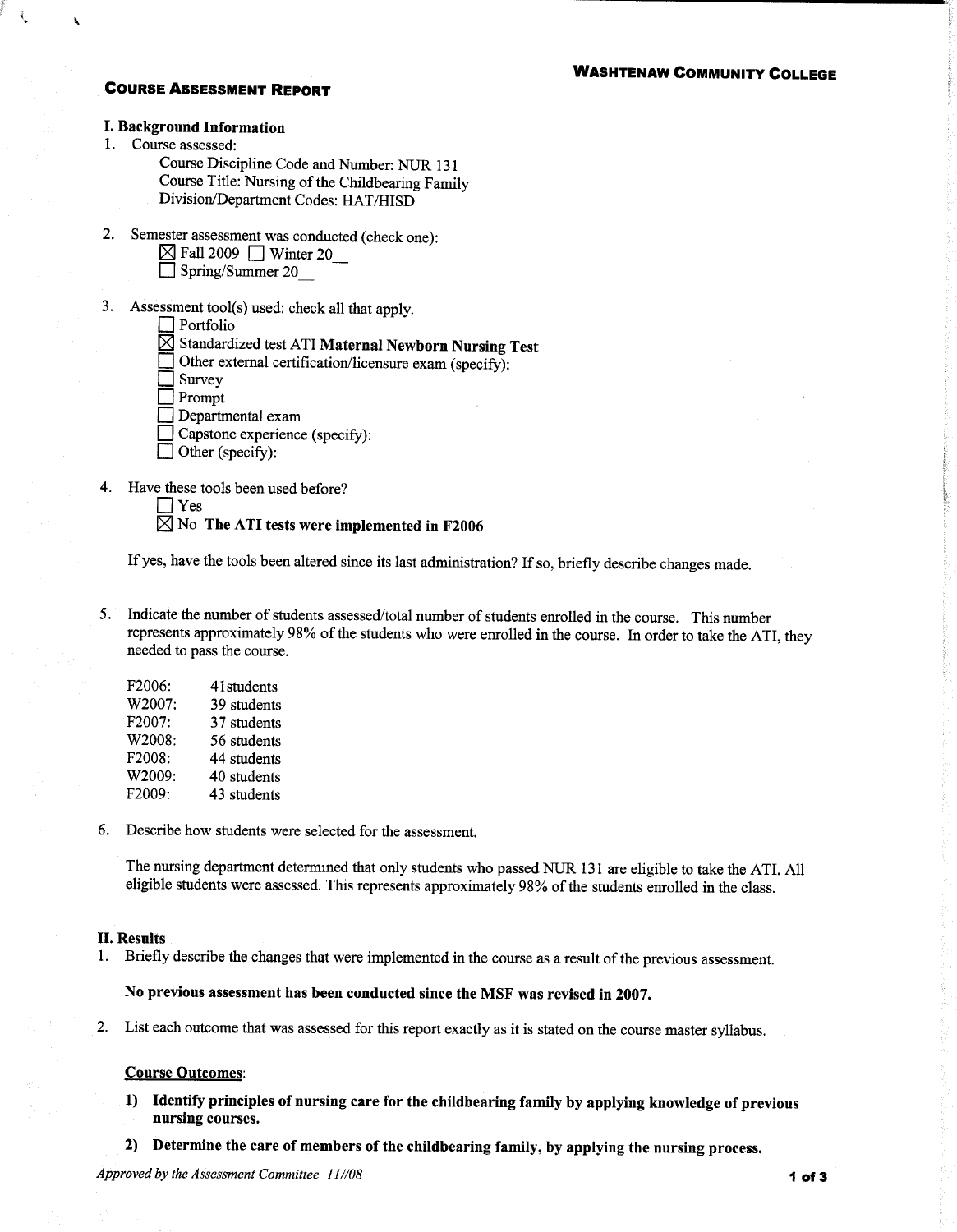### **COURSE ASSESSMENT REPORT**

- 3) Identify current diagnostic and therapeutic management to assist with labor, delivery and birth, and facilitate adaptation to optimal health.
- 3. Briefly describe assessment results based on data collected during the course assessment, demonstrating the extent to which students are achieving each of the learning outcomes listed above. Please attach a summary of the data collected.

Overall, students are not achieving the benchmark established for this department. There has been improvement since the ATI test was implemented; however, work needs to continue. The ATI is based on the NCLEX-RN blueprint. The test itself includes 50 questions that are very specific content items. The results of the ATI test provide topics to review for each student and will guide the instructor in planning course activities.

4. For each outcome assessed, indicate the standard of success used, and the percentage of students who achieved that level of success. Please attach the rubric/scoring guide used for the assessment.

The WCC Nursing Department benchmark:  $75%$  (a)  $60<sup>th</sup>$  percentile.

The Maternal Infant ATI testing results: percentage of students who met this individual benchmark on the first attempt. These statistics reveal that this course only met the benchmark during two out of six semesters.

- F2006: 70% W2007: 70% F2007: 70% W2008: 80% F2008: 79.5% W2009: 72%
- 5. Describe the areas of strength and weakness in students' achievement of the learning outcomes shown in assessment results.

Strengths: Topics and percentage of students answering the item correctly were included in the ATI reports. Two of these groups met the WCC Nursing Department benchmark.

Weaknesses: Topics of weakness were identified for instructor as well as individual student review. Topics that students scored highest included Safety and Infection Control, and topics that students scored lowest included Contraception, Homecare and Fetal Assessment.

#### III. Changes influenced by assessment results

- 1. If weaknesses were found (see above) or students did not meet expectations, describe the action that will be taken to address these weaknesses.
	- The weaknesses were identified within the group performance scores in the content areas. These areas a. were then broken down according to each topic to review. The individual scores gave students particular topics to review and then they were given opportunities to retake the test. The group scores identified topics for the instructor to stress in class, such as Contraception, Leopold's Maneuvers, Epidural Blood Patch and Umbilical Cord Care.

## Talk about the conclusions about the test....

- $2.$ Identify intended changes that will be instituted based on results of this assessment activity (check all that apply). Please describe changes and give rationale for change.
	- a.  $\boxtimes$  Outcomes/Assessments on the Master Syllabus
		- Change/rationale: The standard of success is being revised to reflect ATI changes. The ATI score will now identify a cut score of Proficiency Level 2 rather than the 60<sup>th</sup> percentile.